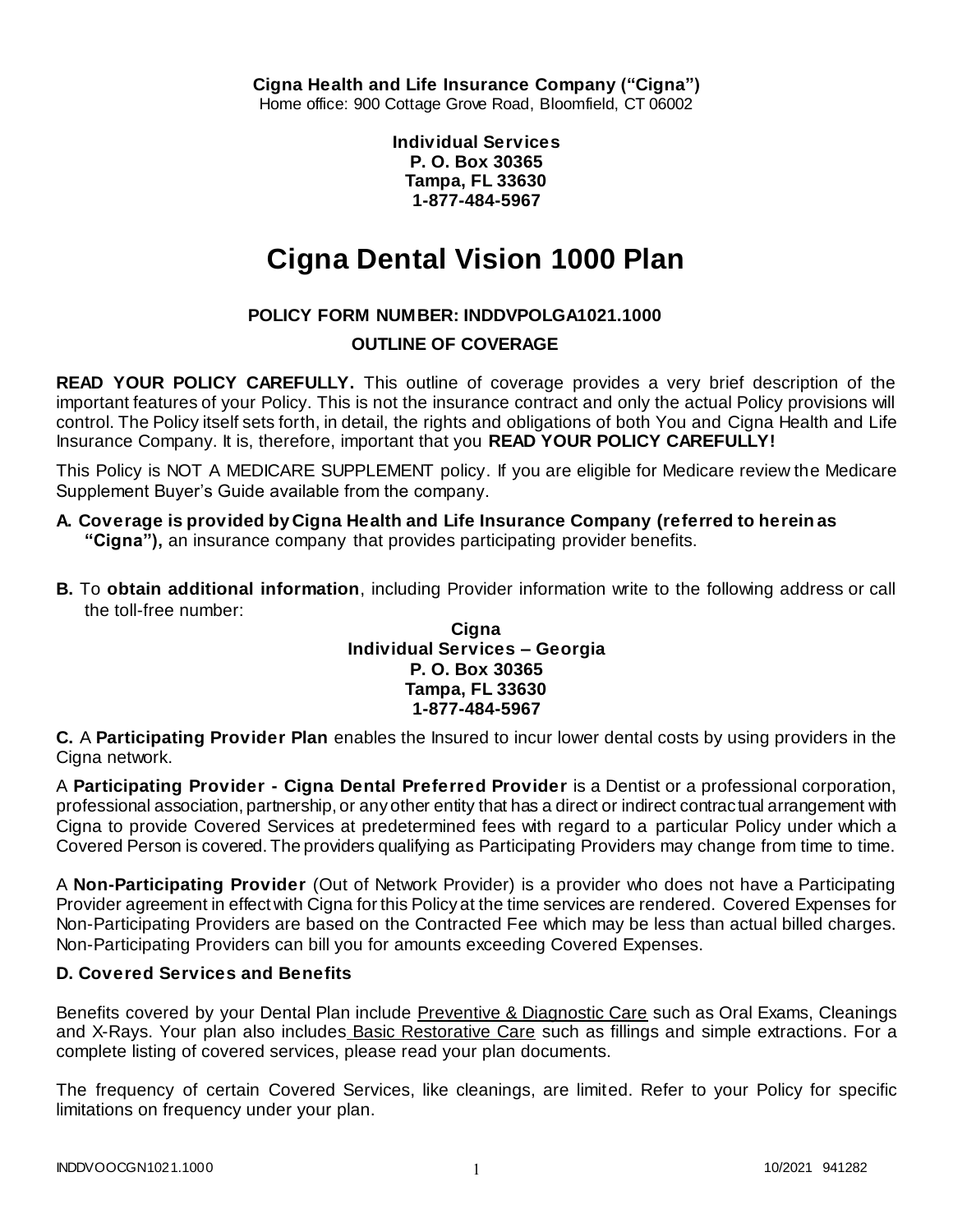## **Benefit Schedule**

The benefits outlined in the table below show the payment percentages for Covered Expenses **AFTER** any applicable Deductibles have been satisfied unless otherwise stated.

# **CIGNA DENTAL AND VISION INSURANCE** *The Schedule*

### **For You and Your Dependents**

#### **The Schedule – Dental Benefits**

If you select a Participating Provider, your cost will be less than if you select a Non-Participating Provider.

#### **Emergency Services**

The Benefit Percentage payable for Emergency Services charges made by a Non-Participating Provider is the same Benefit Percentage as for Participating Provider Charges. Dental Emergency services are required immediately to either alleviate pain or to treat the sudden onset of an acute dental condition. These are usually minor procedures performed in response to serious symptoms, which temporarily relieve significant pain, but do not effect a definitive cure, and which, if not rendered, will likely result in a more serious dental or medical complication.

#### **Dental Deductibles**

Dental Deductibles are expenses to be paid by you or your Dependent. Dental Deductibles are in addition to any Coinsurance. Once the Dental Deductible maximum in The Schedule has been reached you and your family need not satisfy any further dental deductible for the rest of that year.

#### **Participating Provider Payment**

Participating Provider services are paid based on the Contracted Fee agreed upon by the provider and Cigna.

#### **Non-Participating Provider Payment**

Non-Participating Provider services are paid based on the Contracted Fee.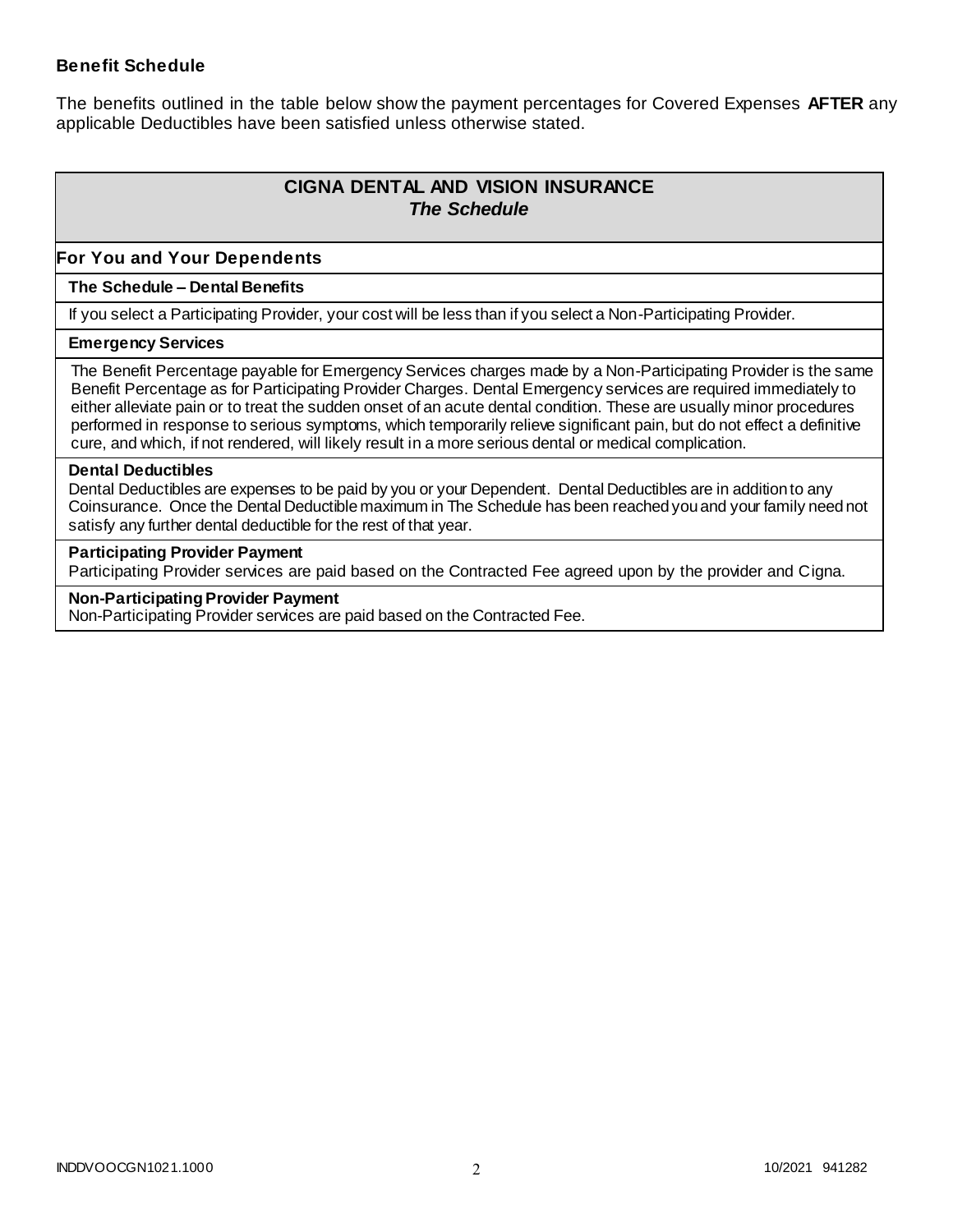| <b>DENTAL BENEFIT HIGHLIGHTS</b>                                                                                                                              |                                                  |
|---------------------------------------------------------------------------------------------------------------------------------------------------------------|--------------------------------------------------|
| Classes I, II<br><b>Calendar Year Maximum</b>                                                                                                                 | \$1,000 per person                               |
| <b>Calendar Year Dental Deductible</b><br>Individual                                                                                                          | \$50 per person                                  |
|                                                                                                                                                               | Not Applicable to Class I                        |
| <b>Family Maximum</b>                                                                                                                                         | \$150 per family                                 |
|                                                                                                                                                               | Not Applicable to Class I                        |
| <b>Class I</b>                                                                                                                                                | The Percentage of Covered Expenses the Plan Pays |
| Preventive Care<br>Oral Exams<br>Routine Cleanings<br>Routine X-rays<br><b>Fluoride Application</b><br><b>Sealants</b><br>Space Maintainers (non-orthodontic) | 100%                                             |
| <b>Class II</b>                                                                                                                                               | The Percentage of Covered Expenses the Plan Pays |
| <b>Basic Restorative</b><br>Fillings<br>Oral Surgery, Simple Extractions<br>Emergency Care to Relieve Pain<br>Non-Routine X-rays                              | 70% after dental deductible                      |

| The Schedule - Vision Benefits                                                                  |                                                                                         |
|-------------------------------------------------------------------------------------------------|-----------------------------------------------------------------------------------------|
| VISION BENEFIT HIGHLIGHTS                                                                       |                                                                                         |
| Eye Examinations, including refraction                                                          | The plan pays 30% of expenses, not to exceed a \$50 calendar<br>year maximum per person |
| Materials (corrective eyeglasses or contact<br>lenses, including fittings and follow-up visits) | \$100 calendar year maximum per person                                                  |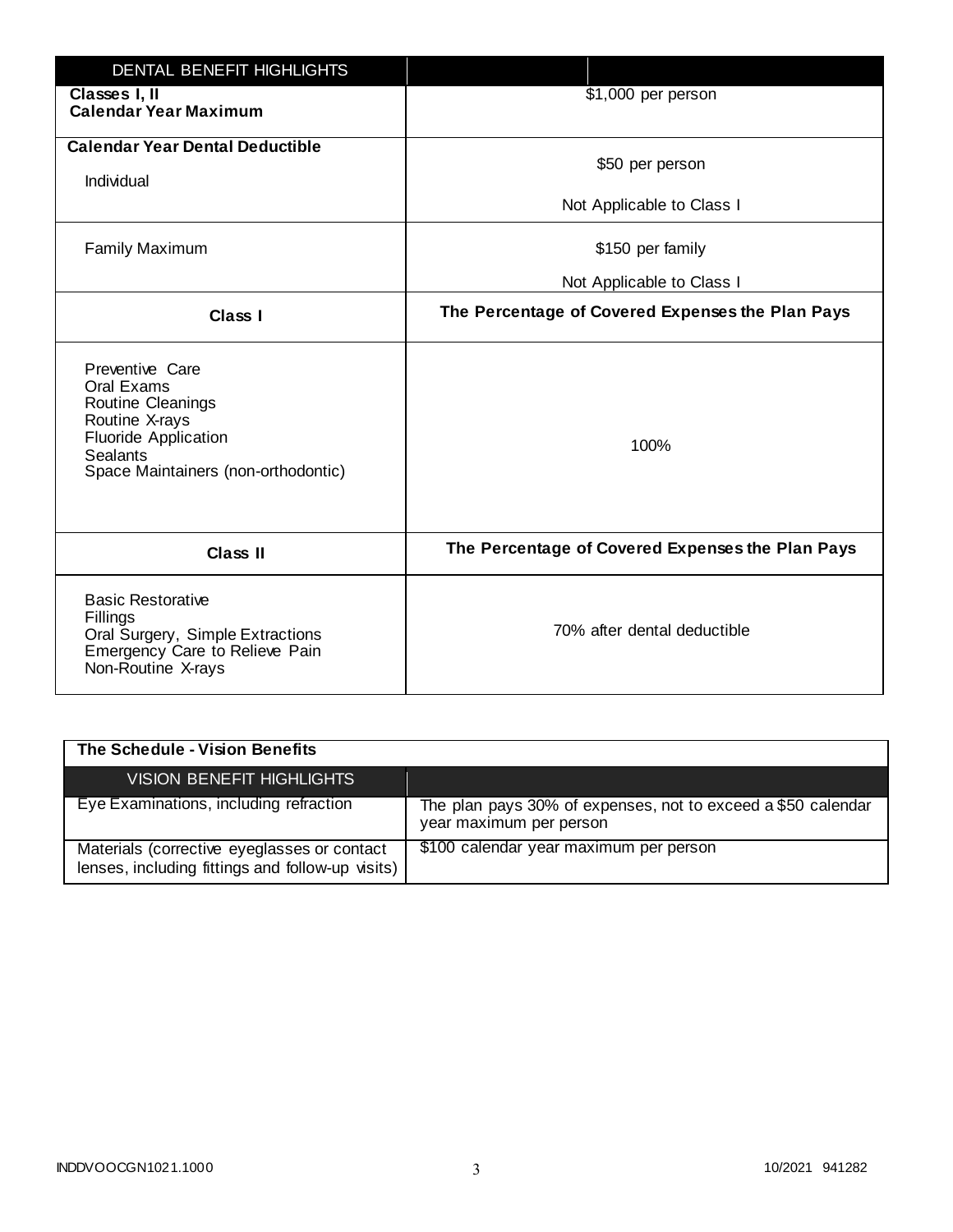# **Waiting Periods**

There is no waiting period for Class I or II dental benefits or for vision benefits.

# **Missing Teeth Limitation**

There is no payment for replacement of teeth that are missing when a person first becomes insured.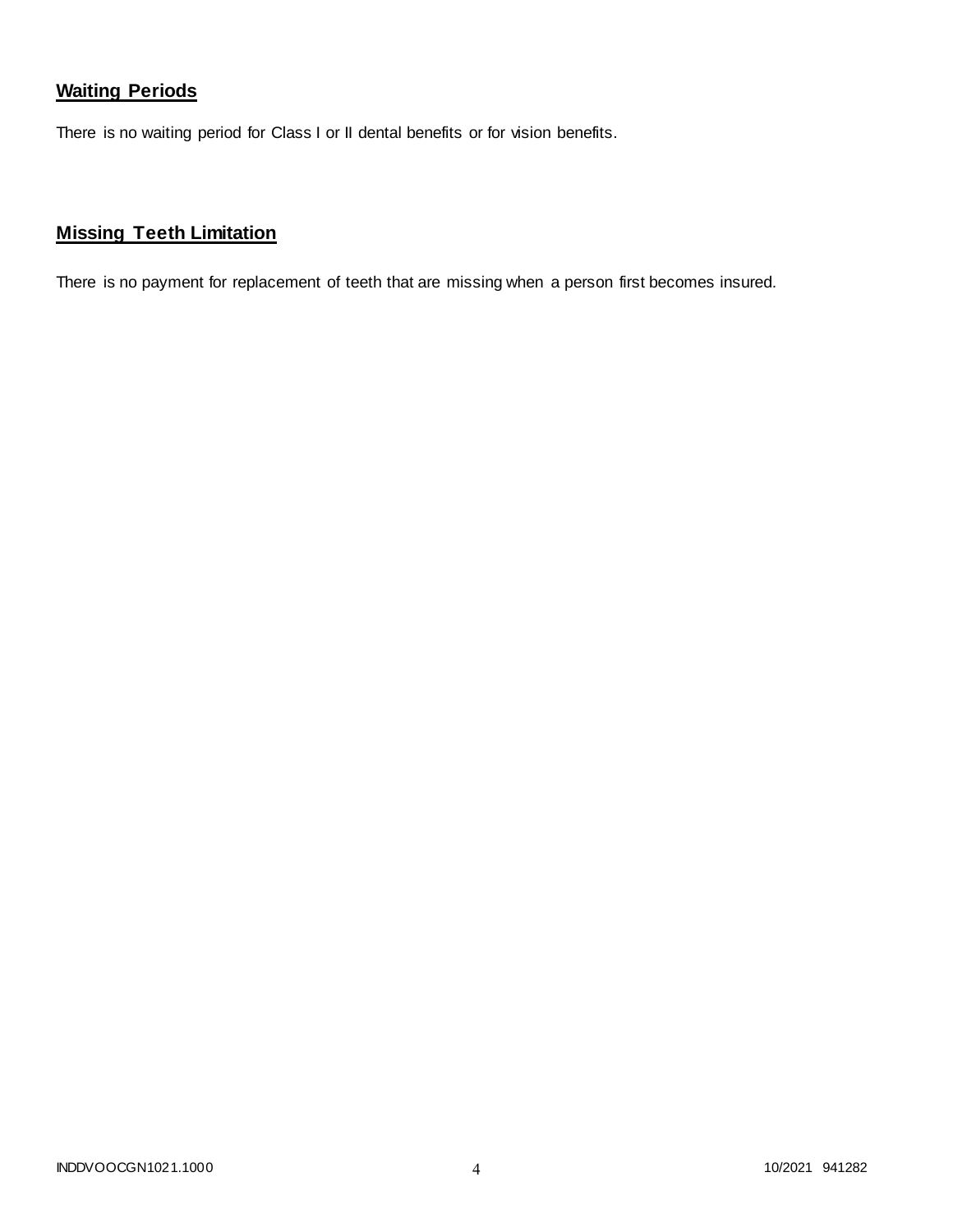# **E. Insured's Financial Responsibility**

The Insured is responsible for paying the monthly or quarterly premium on a timely basis. The Insured is also responsible to pay Providers for charges that are applied to the Deductibles, Coinsurance, and any amounts charged by Non-Participating Providers in excess of the Contracted Fee. In addition, any charges for Dentally Necessary items that are excluded under the Policy are the responsibility of the Insured.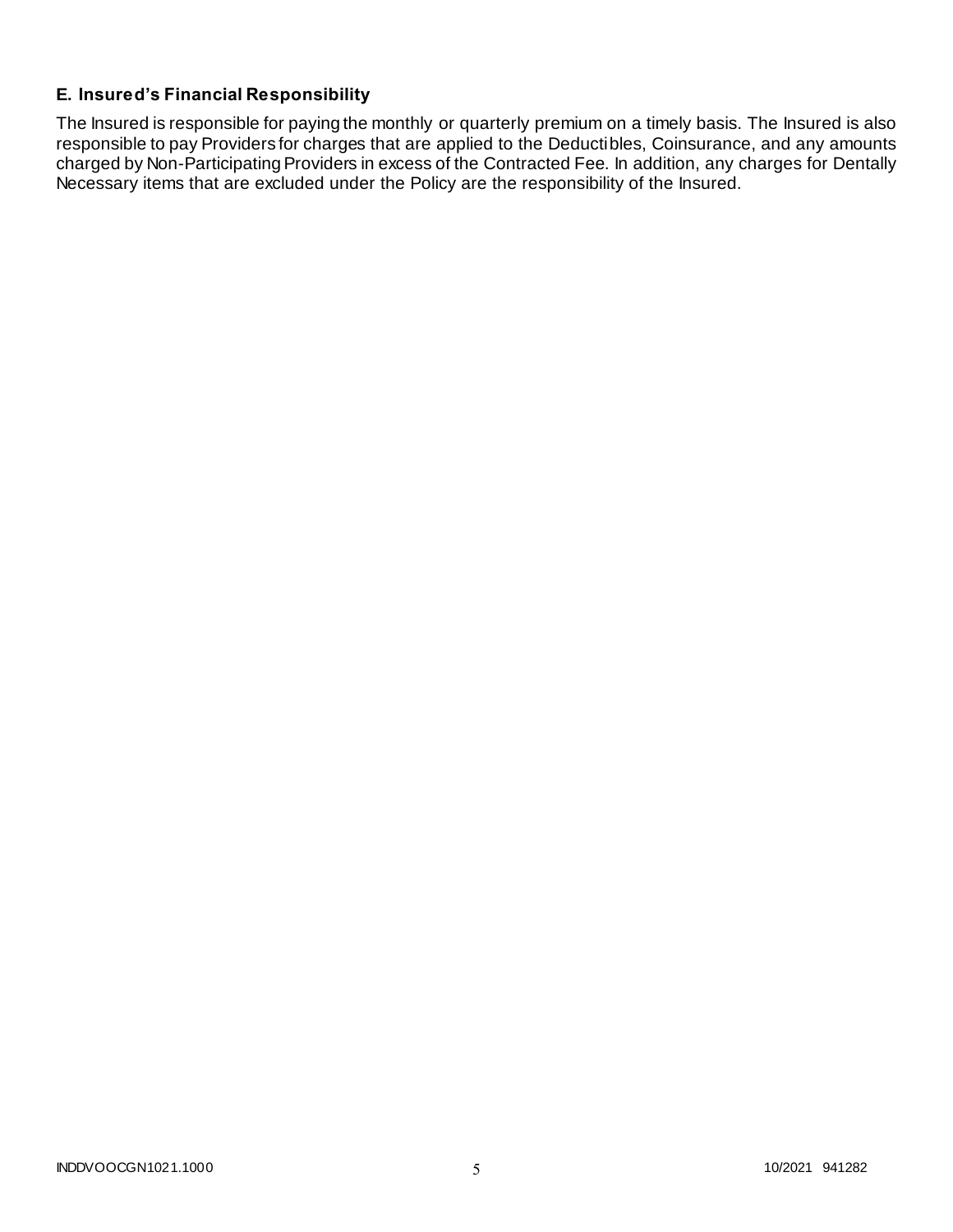## **F. Exclusions And Limitations: What Is Not Covered By This Policy**

## **Expenses Not Covered**

Covered Expenses will not include, and no payment will be made for:

- procedures which are not included in the list of Covered Dental Services or Covered Vision Services;
- cone beam imaging;
- instruction for plaque control, oral hygiene and diet;
- core build-ups;
- veneers:
- precious or semi-precious metals for crowns, bridges and abutments;
- restoration of teeth which have been damaged by erosion, attrition or abrasion;
- bite registrations; precision or semi-precision attachments; or splinting;
- implants or implant related services;
- orthodontic treatment, except for the treatment of cleft lip and cleft palate;
- general anesthesia or intravenous sedation, when used for the purposes of anxiety control or patient management is not covered; may be considered only when medically or dentally necessary and when in conjunction with covered complex oral surgery;
- athletic mouth guards;
- services performed solely for cosmetic reasons;
- personalization or decoration of any dental device or dental work;
- replacement of an appliance per benefit guidelines;
- services that are deemed to be medical in nature;
- services and supplies received from a hospital;
- prescription drugs;
- plano lenses;
- VDT (video display terminal)/computer eyeglass benefit
- medical or surgical treatment of the eyes;
- any type of corrective vision surgery, including LASIK surgery, radial ketatonomy (RK), automated lamellar keratoplasty (ALK), or conductive keratoplasty (CK);
- Orthoptic or vision training and any associated supplemental testing
- any eye examination, or any corrective eyewear, required by an employer as a condition of employment;
- safety eyewear;
- sub-normal vision aids or non-prescription lenses; or
- Magnification or low vision aids not shown as covered in the Schedule of Vision Coverage.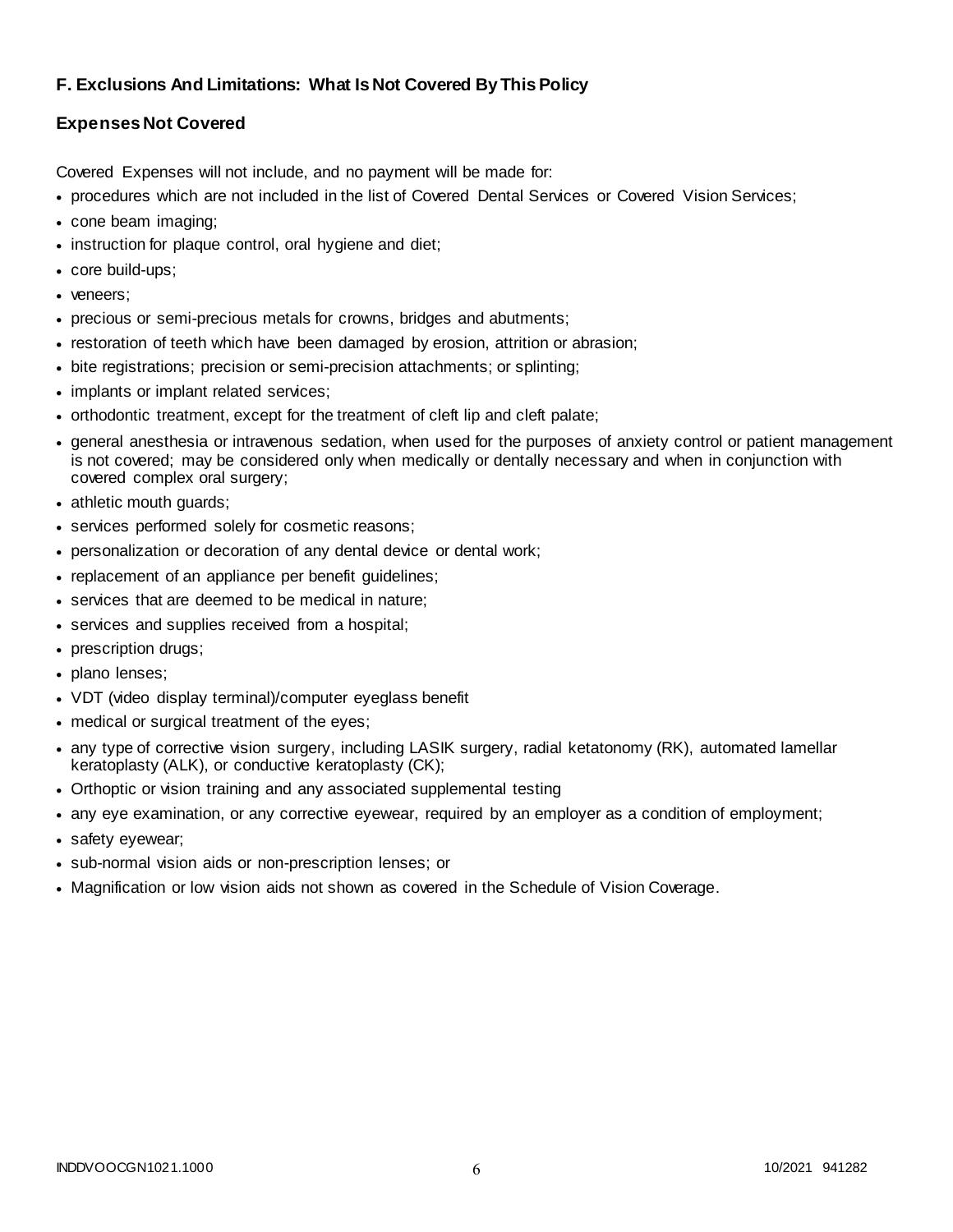## **General Limitations**

No payment will be made for expenses incurred for you or any one of your Dependents:

- For services not specifically listed as Covered Services in this Policy.
- For services or supplies that are not Medically Necessary.
- For services received before the Effective Date of coverage.
- For services received after coverage under this Policy ends.
- For services for which You have no legal obligation to pay or for which no charge would be made if You did not have insurance coverage.
- For Professional services or supplies received or purchased directly or on Your behalf by anyone, including a Provider, from any of the following:
	- Yourself or Your employer;
	- a person who lives in the Covered Person's home, or that person's employer;
	- a person who is related to the Covered Person by blood, marriage or adoption, or that person's employer.
- for or in connection with an Injury arising out of, or in the course of, any employment for wage or profit;
- for or in connection with a Sickness which is covered under any workers' compensation or similar law;
- for charges made by a Hospital owned or operated by or which provides care or performs services for, the United States Government, if such charges are directly related to a condition which occurred while serving in the military or an associated auxiliary unit;
- services or supplies received due to an act of war, declared or undeclared while serving in the military or an associated auxiliary unit,
- to the extent that payment is unlawful where the person resides when the expenses are incurred;
- for charges which the person is not legally required to pay;
- for charges which would not have been made if the person had no insurance;
- to the extent that billed charges exceed the rate of reimbursement as described in the Schedule;
- for charges for unnecessary care, treatment or surgery;
- to the extent that You or any of Your Dependents is in any way paid or entitled to payment for those expenses by or through a public program, other than Medicaid;
- for or in connection with experimental procedures or treatment methods not approved by the American Dental Association or the appropriate dental specialty society;
- Procedures that are a covered expense under any other plan which provides dental or vision benefits;
- To the extent that benefits are paid or payable for those expenses under the mandatory part of any auto insurance policy written to comply with a "no-fault" insurance law or an uninsured motorist insurance law. Cigna will take into account any adjustment option chosen under such part by You or any one of Your Dependents.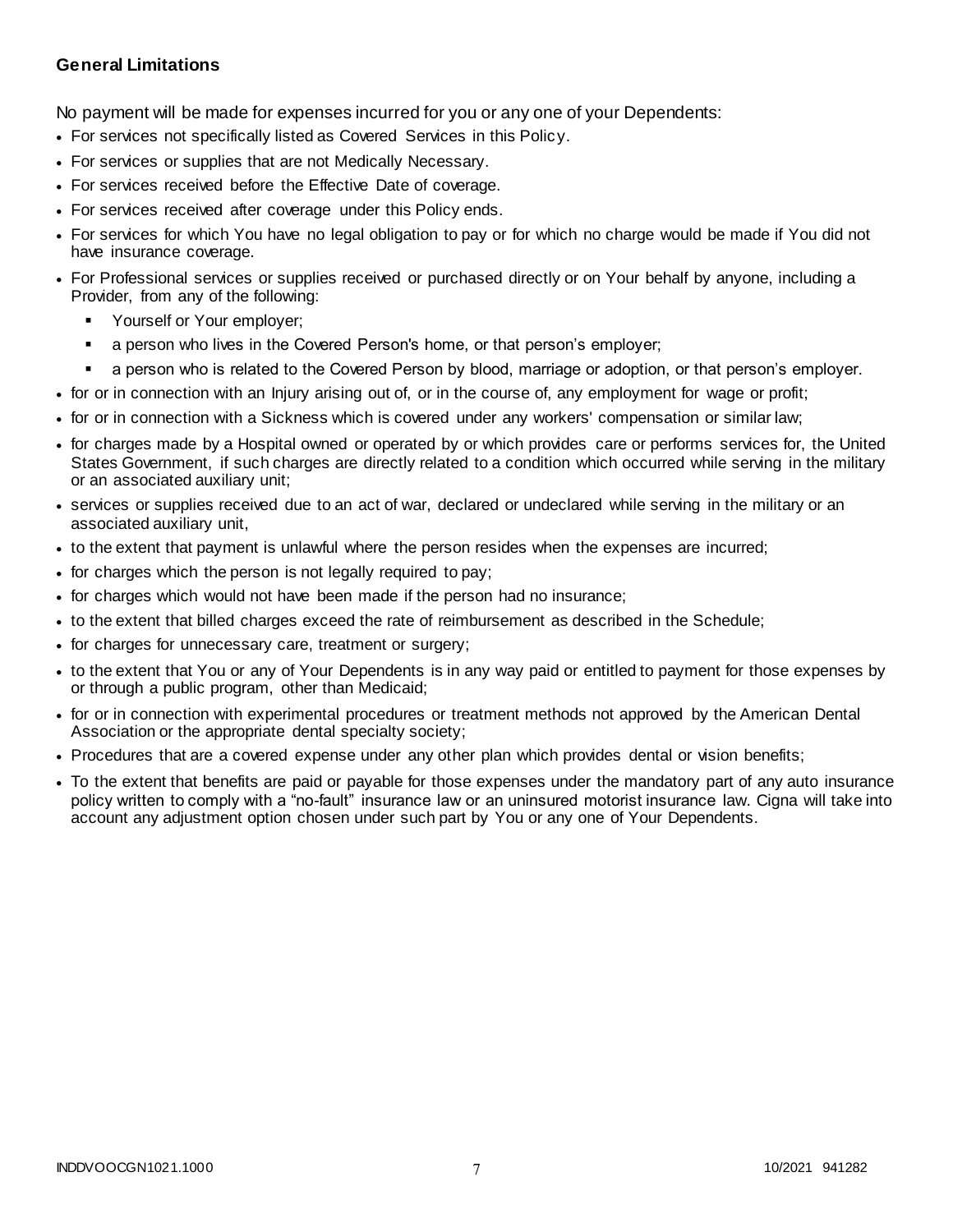## **G. Predetermination of Dental Benefits Program**

Predetermination of Benefits is a voluntary review of a Dentist's proposed treatment plan and expected charges. It is not preauthorization of service and is not required.

The treatment plan should include supporting pre-operative x-rays and other diagnostic materials as requested by Cigna's dental consultant. If there is a change in the treatment plan, a revised plan should be submitted.

Cigna will determine covered dental expenses for the proposed treatment plan. If there is no Predetermination of Benefits, Cigna will determine covered dental expenses when it receives a claim.

Review of proposed treatment is advised whenever extensive dental work is recommended when charges exceed **\$500**.

Predetermination of Benefits is not a guarantee of a set payment. Payment is based on the services that are actually delivered and the coverage in force at the time services are completed.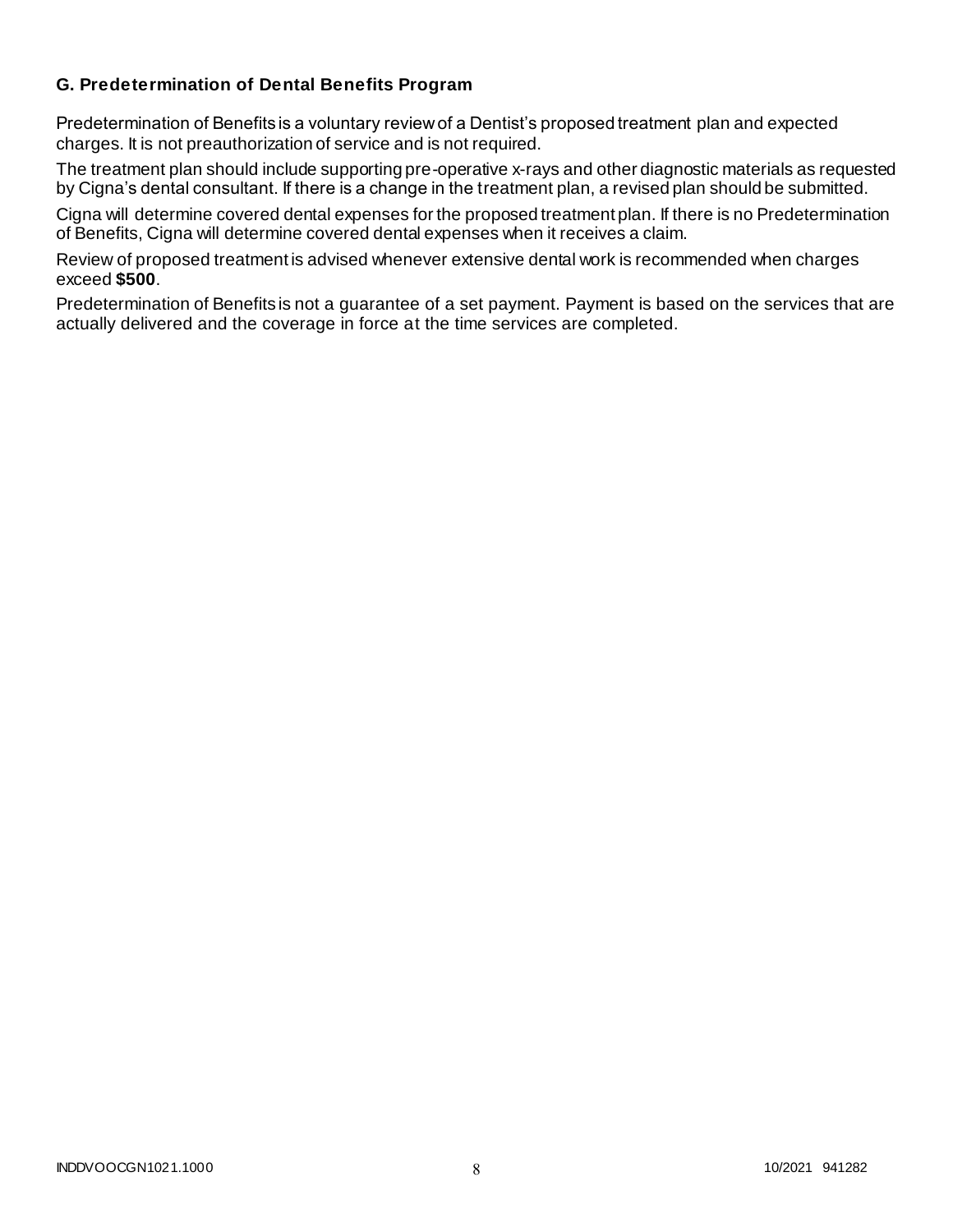# **H. General Provisions WHEN YOU HAVE A COMPLAINT OR AN APPEAL**

For the purposes of this section, any reference to "You," "Your" or "Yourself" also refers to a representative or provider designated by You to act on Your behalf, unless otherwise noted.

We want You to be completely satisfied with the care You receive. That is why we have established a process for addressing Your concerns and solving Your problems.

#### **Start with Member Services**

We are here to listen and help. If You have a concern regarding a person, a service, the quality of care, or contractual benefits, You can call our toll-free number and explain Your concern to one of our Customer Service representatives. You can also express that concern in writing. Please call or write to Us at the following:

Customer Services Toll-Free Number or address on mycigna.com, explanation of benefits or claim form

We will do our best to resolve the matter on Your initial contact. If we need more time to review or investigate Your concern, we will get back to You as soon as possible, but in any case within 30 days.

If You are not satisfied with the results of a coverage decision, You can start the appeals procedure.

#### **Appeals Procedure**

Cigna has a two step appeals procedure for coverage decisions. To initiate an appeal, You must submit a request for an appeal in writing within 365 days of receipt of a denial notice. You should state the reason why You feel Your appeal should be approved and include any information supporting Your appeal. If You are unable or choose not to write, You may ask to register Your appeal by telephone. Call or write to Us at the toll-free number or address on Your Benefit Identification card, explanation of benefits or claim form.

#### **Level One Appeal**

Your appeal will be reviewed and the decision made by someone not involved in the initial decision. Appeals involving Medical Necessity or clinical appropriateness will be considered by a health care professional.

For level one appeals, we will respond in writing with a decision within 30 calendar days after we receive an appeal for a postservice coverage determination. If more time or information is needed to make the determination, we will notify You in writing to request an extension of up to 15 calendar days and to specify any additional information needed to complete the review.

If You are not satisfied with our level-one appeal decision, You may request a level-two appeal.

#### **Level Two Appeal**

If You are dissatisfied with our level one appeal decision, You may request a second review. To start a level two appeal, follow the same process required for a level one appeal.

Most requests for a second review will be conducted by the Appeals Committee, which consists of at least three people. Anyone involved in the prior decision may not vote on the Committee. For appeals involving Medical Necessity or clinical appropriateness, the Committee will consult with at least one Dentist reviewer in the same or similar specialty as the care under consideration, as determined by Cigna's Dentist reviewer. You may present Your situation to the Committee in person or by conference call.

For level two appeals we will acknowledge in writing that we have received Your request and schedule a Committee review. For postservice claims, the Committee review will be completed within 30 calendar days. If more time or information is needed to make the determination, we will notify You in writing to request an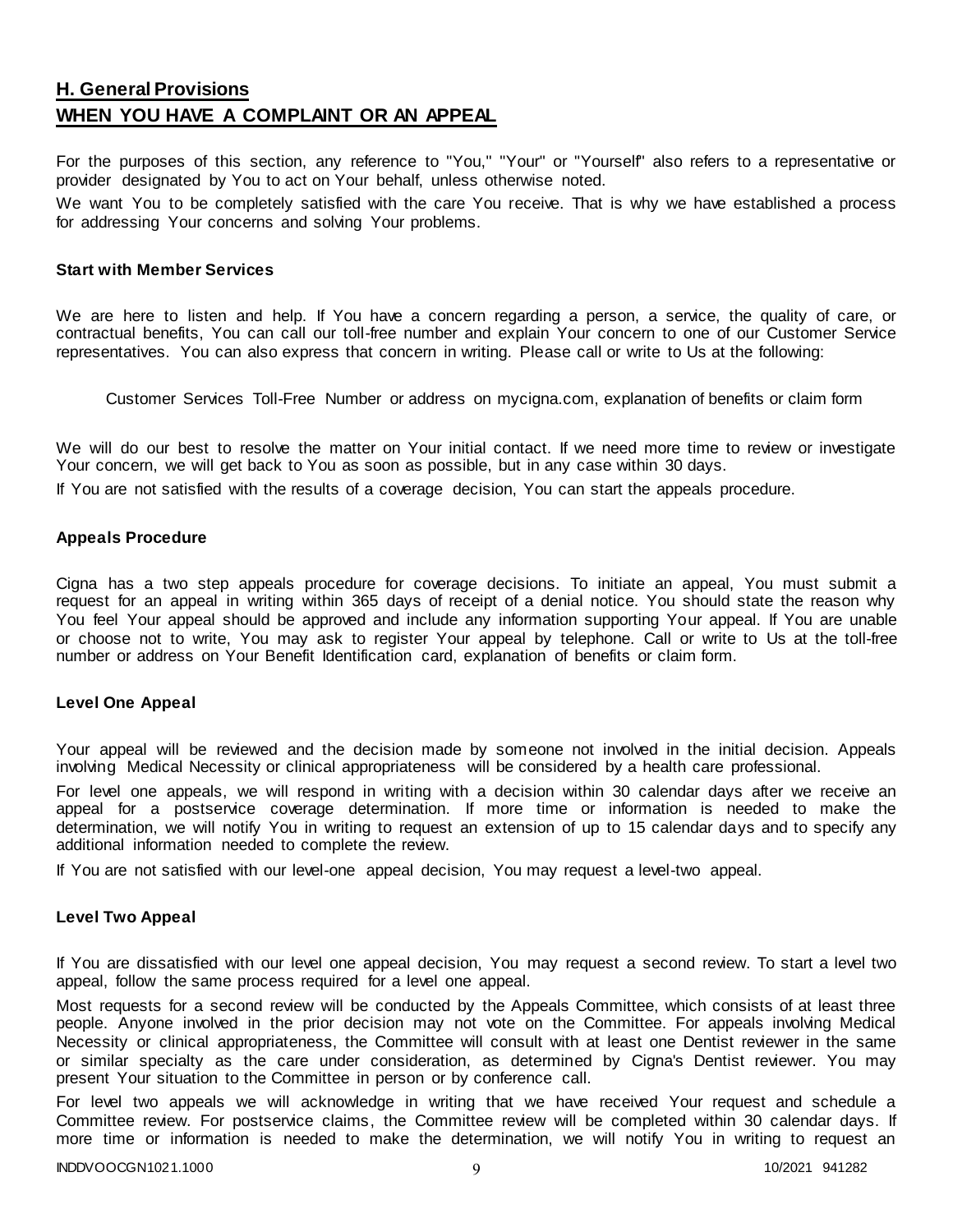extension of up to 15 calendar days and to specify any additional information needed by the Committee to complete the review. You will be notified in writing of the Committee's decision within five working days after the Committee meeting, and within the Committee review time frames above if the Committee does not approve the requested coverage.

#### **Notice of Benefit Determination on Appeal**

Every notice of an appeal decision will be provided in writing or electronically and, if an adverse determination, will include:

- (1) the specific reason or reasons for the denial decision;
- (2) reference to the specific Policy provisions on which the decision is based;
- (3)a statement that the claimant is entitled to receive, upon request and free of charge, reasonable access to and copies of all documents, records, and other Relevant Information as defined;
- (4) upon request and free of charge, a copy of any internal rule, guideline, protocol or other similar criterion that was relied upon in making the adverse determination regarding Your appeal, and an explanation of the scientific or clinical judgment for a determination that is based on a medical necessity, experimental treatment or other similar exclusion or limit.

#### **Relevant Information**

Relevant Information is any document, record, or other information which was relied upon in making the benefit determination; was submitted, considered, or generated in the course of making the benefit determination, without regard to whether such document, record, or other information was relied upon in making the benefit determination; demonstrates compliance with the administrative processes and safeguards required by federal law in making the benefit determination; or constitutes a statement of policy or guidance with respect to the plan concerning the denied treatment option or benefit or the claimant's diagnosis, without regard to whether such advice or statement was relied upon in making the benefit determination.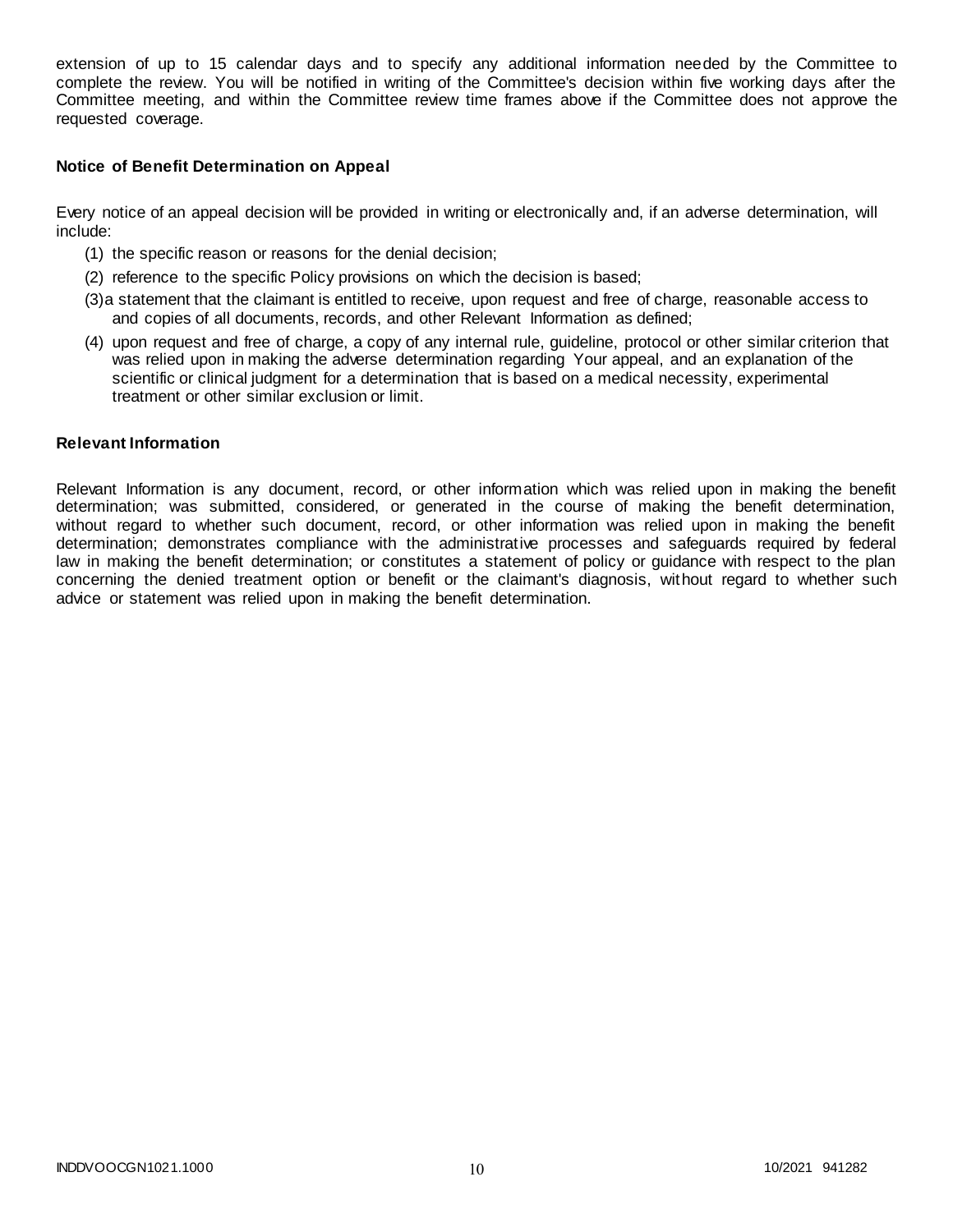## **I. Participating Providers**

Cigna will provide a current list of Dentists currently participating with Cigna and their locations to each Covered Person upon request.

To verify if a dentist is currently participating with Cigna and is accepting new Cigna insureds, the Covered Person should visit our website at www.mycigna.com.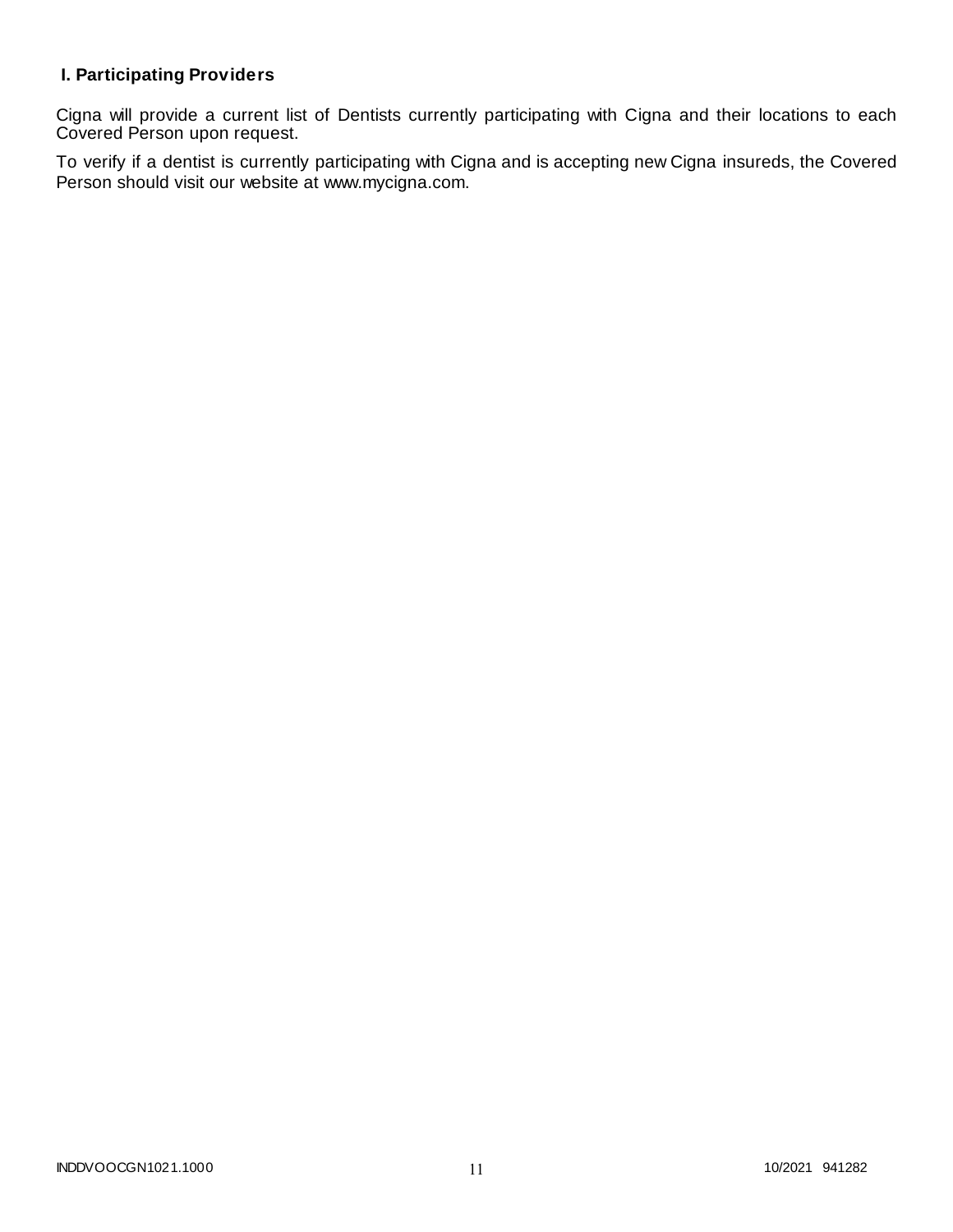## **J. Renewability, Eligibility, and Continuation**

1. The Policy will renew except for the specific events stated in the Policy. Cigna may change the premiums of the Policy with 60 days written notice to the Insured. However, Cigna will not refuse to renew or change the premium schedule for the Policy on an individual basis, but only for all insureds in the same class and covered under the same Policy as You.

2. The Individual Plan is designed for residents of Georgia who are not enrolled under or covered by any other group or individual health coverage. You must notify Cigna of all changes that may affect any Covered Person's eligibility under the Policy.

3. You or Your Dependent(s) will become ineligible for coverage:

- When premiums are not paid according to the due dates and grace periods described in the premium section.
- With respect to Your Spouse, Domestic Partner, or partner to a Civil Union: when the Spouse is no longer married to the Insured or when the union is dissolved.
- With respect to You and Your Family Member (s): when you no longer meet the requirements listed in the Conditions of Eligibility section;
- The date the Policy terminates.
- **When the Insured no longer lives in the Service Area.**

4. If a Covered Person's eligibility under this Plan would terminate due to the Insured's death, divorce or if other Dependents would become ineligible due to age or no longer qualify as dependents for coverage under this Plan; except for the Insured's failure to pay premium, the Covered Person's insurance will be continued if the Covered Person exercising the continuation right notifies Cigna and pays the appropriate monthly premium within 60 days following the date this Policy would otherwise terminate.